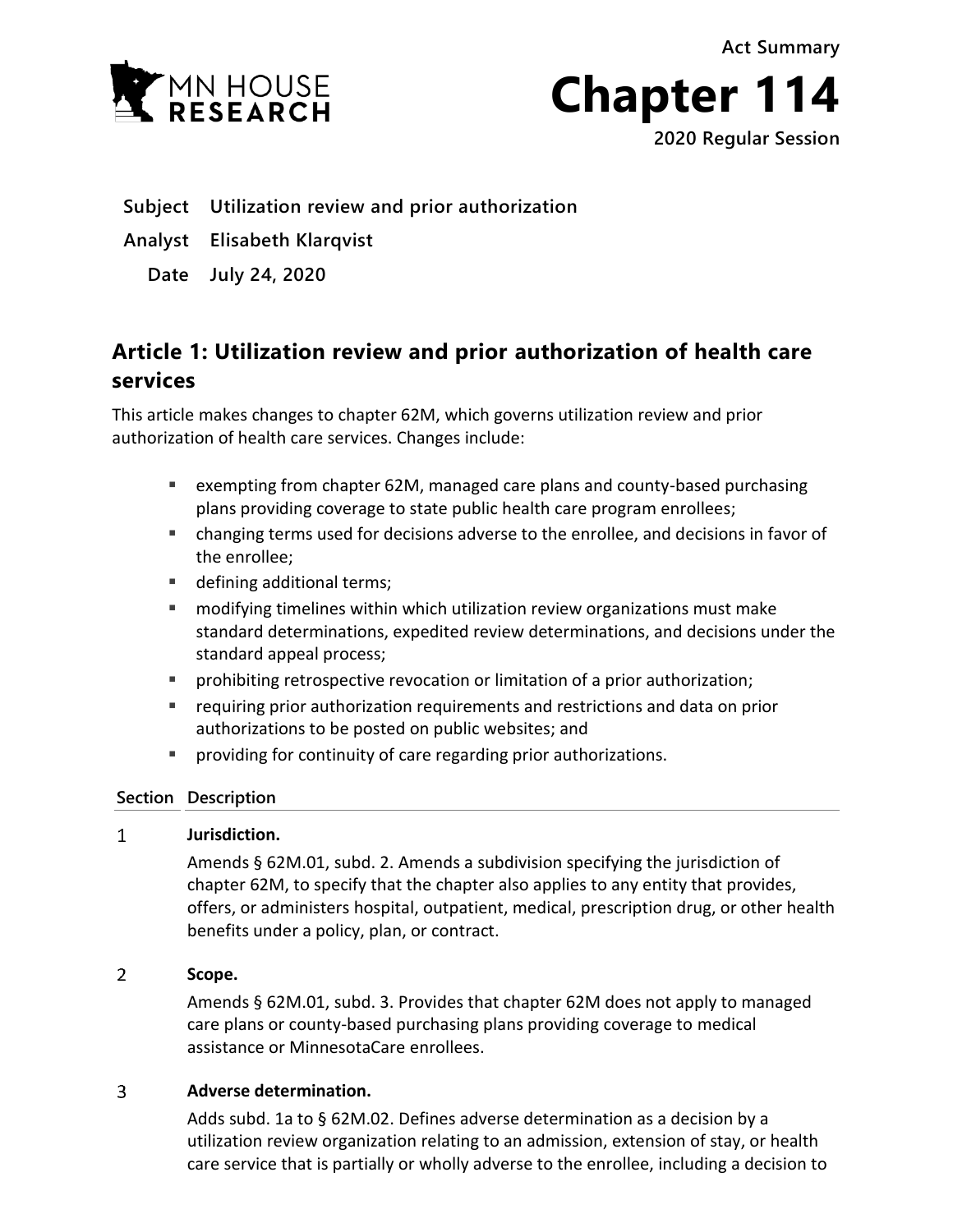deny an admission, extension of stay, or health care service on the basis that the service is not medically necessary. ("Adverse determination" replaces the term "determination not to certify" currently used in chapter 62M).

#### $\overline{4}$ **Authorization.**

Amends § 62M.02, subd. 5. Changes a term used in chapter 62M, from certification to authorization, and defines authorization as a determination by a utilization review organization that an admission, extension of stay, or other health care service satisfies the utilization review requirements of the applicable health plan and the health plan company will pay for the covered benefit.

#### 5 **Clinical criteria.**

Amends § 62M.02, subd. 8. Modifies the definition of clinical criteria to specify it includes clinical protocols or any other criteria or rationale used by the utilization review organization to determine whether a health care service is authorized. Also changes another term used in the definition.

#### 6 **Emergency services.**

Adds subd. 10a to § 62M.02. Defines emergency services for this chapter by reference to a definition in section 62Q.55, subdivision 3.

#### $\overline{7}$ **Medically necessary care.**

Adds subd. 13a to § 62M.02. Defines medically necessary care for this chapter by reference to the definition in section 62Q.53.

#### 8 **Utilization review.**

Amends § 62M.02, subd. 20. Amends the definition of utilization review to clarify that utilization review includes prior authorization.

#### 9 **Utilization review organization.**

Amends § 62M.02, subd. 21. Amends the definition of utilization review organization to specify it includes any other entity that provides, offers, or administers hospital, outpatient, medical, prescription drug, or other health benefits under a policy, plan, or contract. Also updates terms used.

#### 10 **Standard review determination.**

Amends § 62M.05, subd. 3a. Current law requires a standard review determination to be communicated within ten business days. For 2021, a standard review determination must be communicated within five business days if received electronically or within six business days if received nonelectronically. For 2022 and future years, a standard review determination must be communicated within five business days regardless of how the request was received by the utilization review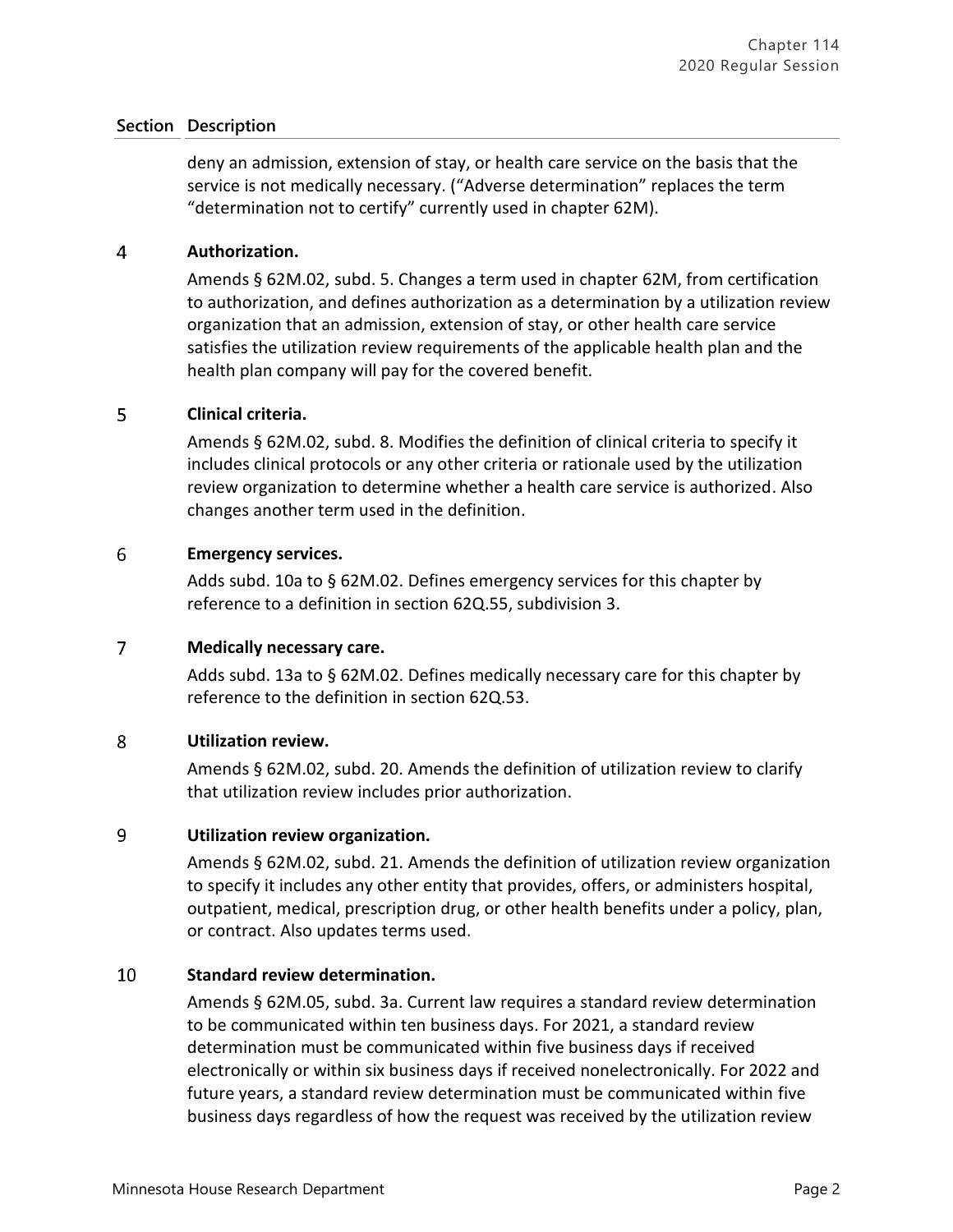organization. Also requires the written notification sent to the enrollee of the utilization review organization's determination to include all reasons relied on for the determination, rather than the principal reason relied on as in current law. Modifies terms used.

#### 11 **Expedited review determination.**

Amends § 62M.05, subd. 3b. Requires a utilization review organization to provide to the hospital, attending health care professional, and enrollee, a determination on a request for expedited review within 48 hours after the initial request, rather than 72 hours as in current law. Requires this 48-hour period to include at least one business day. Modifies terms used.

#### 12 **Failure to provide necessary information.**

Amends § 62M.05, subd. 4. Clarifies that a utilization review organization must have written procedures to address the failure of a provider or enrollee to provide information necessary to make a determination on the request. Also modifies a term used.

#### 13 **Procedures for appeal.**

Amends § 62M.06, subd. 1. Strikes language exempting managed care plans and county-based purchasing plans serving state public health care program enrollees from a requirement related to appeals (these managed care plans and county-based purchasing plans are now exempt from the entire chapter).

#### 14 **Standard appeal.**

Amends § 62M.06, subd. 3. For a standard appeal, requires a utilization review organization to notify the enrollee, attending health care professional, and claims administrator of its determination on the appeal within 15 days after receipt of the notice of appeal, rather than 30 days as in current law. If a utilization review organization cannot make a determination with 15 days, allows it to take up to four additional days, rather than 14 additional days as in current law. Modifies terms used.

#### 15 **Prior authorization of services.**

Amends § 62M.07. A new subdivision 3 prohibits a utilization review organization, health plan company, or claims administrator from revoking, limiting, conditioning, or restricting a prior authorization that has been authorized unless the prior authorization was authorized based on fraud or misinformation, or a previously approved prior authorization conflicts with state or federal law. Specifies that application of cost-sharing does not constitute a limit, condition, or restriction. In subdivisions 1, 2, and 4, clarifies language and modifies terms used.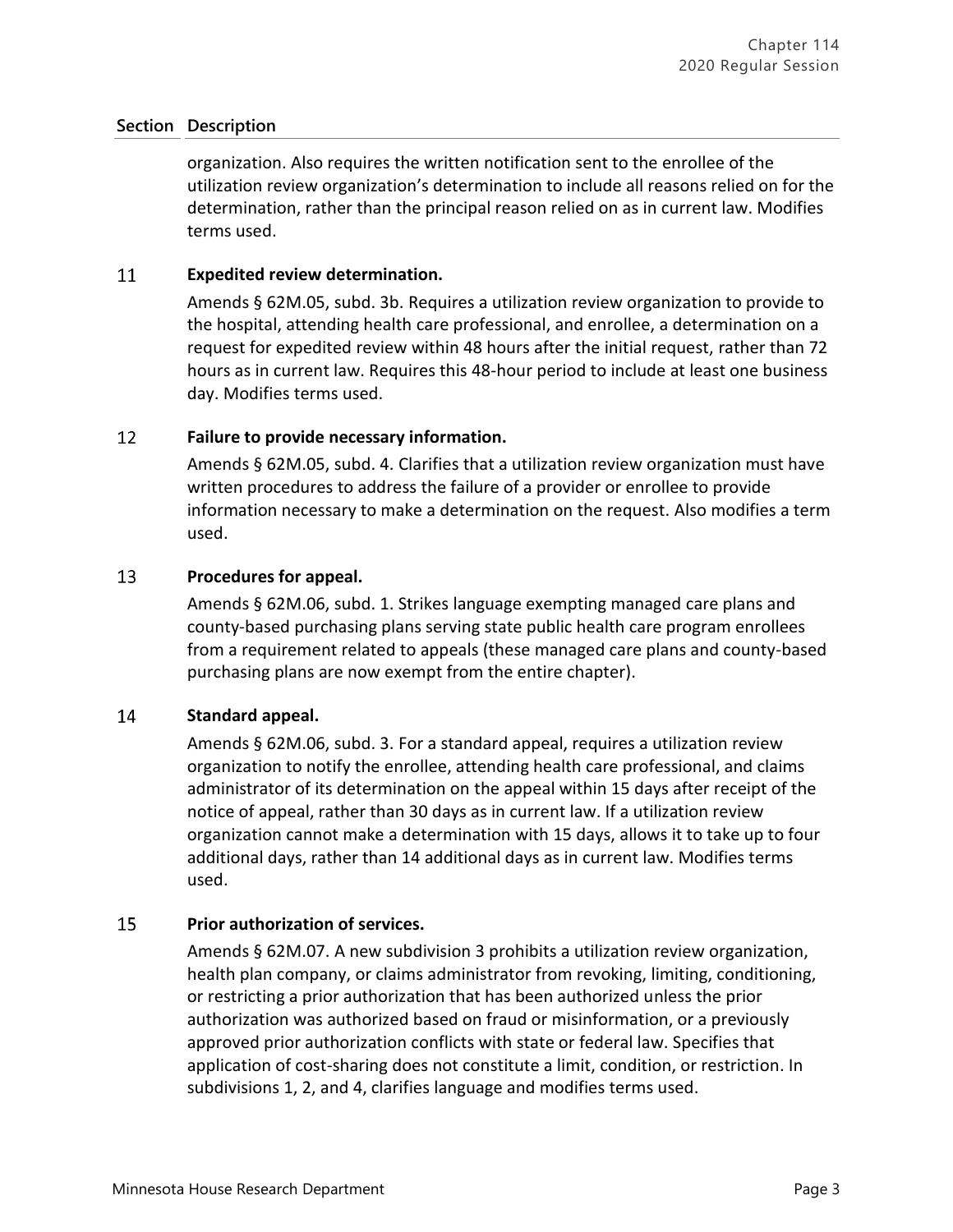#### 16 **Physician reviewer; adverse determinations.**

Amends § 62M.09, subd. 3. Specifies that a physician must make the adverse determination in all cases where the utilization review organization has concluded an adverse determination for clinical reasons is appropriate. Requires this physician to hold a current, unrestricted Minnesota license to practice medicine and to have the same or similar medical specialty as the provider that typically manages the condition. Provides that a review of an adverse determination involving a prescription drug must be conducted by a licensed pharmacist or physician who is competent to evaluate the specific clinical issues presented in the review.

#### 17 **Availability of criteria.**

Amends § 62M.10, subd. 7. For prior authorizations, requires a utilization review organization to submit its prior authorization requirements and restrictions to all health plan companies for which it performs utilization review, and requires health plan companies to post these requirements and restrictions on its public website. Requires these requirements and restrictions to be detailed and written in language that is easily understandable to providers. (For utilization review determinations other than prior authorization, a utilization review organization must provide its criteria used to determine medical necessity, appropriateness, and efficacy to an enrollee, provider, and the commissioner of commerce upon request.)

### 18 **Notice; new prior authorization requirements or restrictions; changes to existing requirement or restriction.**

Adds subd. 8 to § 62M.10. Before a utilization review organization may implement a new prior authorization requirement or restriction or amend an existing requirement or restriction, requires the organization to submit it to all health plan companies for which the organization performs utilization review, and requires the health plan company to post the new or amended requirement or restriction on its website. At least 45 days before a utilization review organization implements a new requirement or restriction or amends an existing requirement or restriction, requires the organization, health plan company, or claims administrator to provide written or electronic notice to all Minnesota-based, in-network attending health care professionals who are subject to the organization's prior authorization requirements and restrictions.

#### 19 **Continuity of care; prior authorizations.**

Adds § 62M.17.

**Subd. 1. Compliance with prior authorization approved by previous utilization review organization; change in health plan company.** If an enrollee obtains health coverage from a new health plan company that uses an different utilization review organization from the enrollee's previous health benefit plan,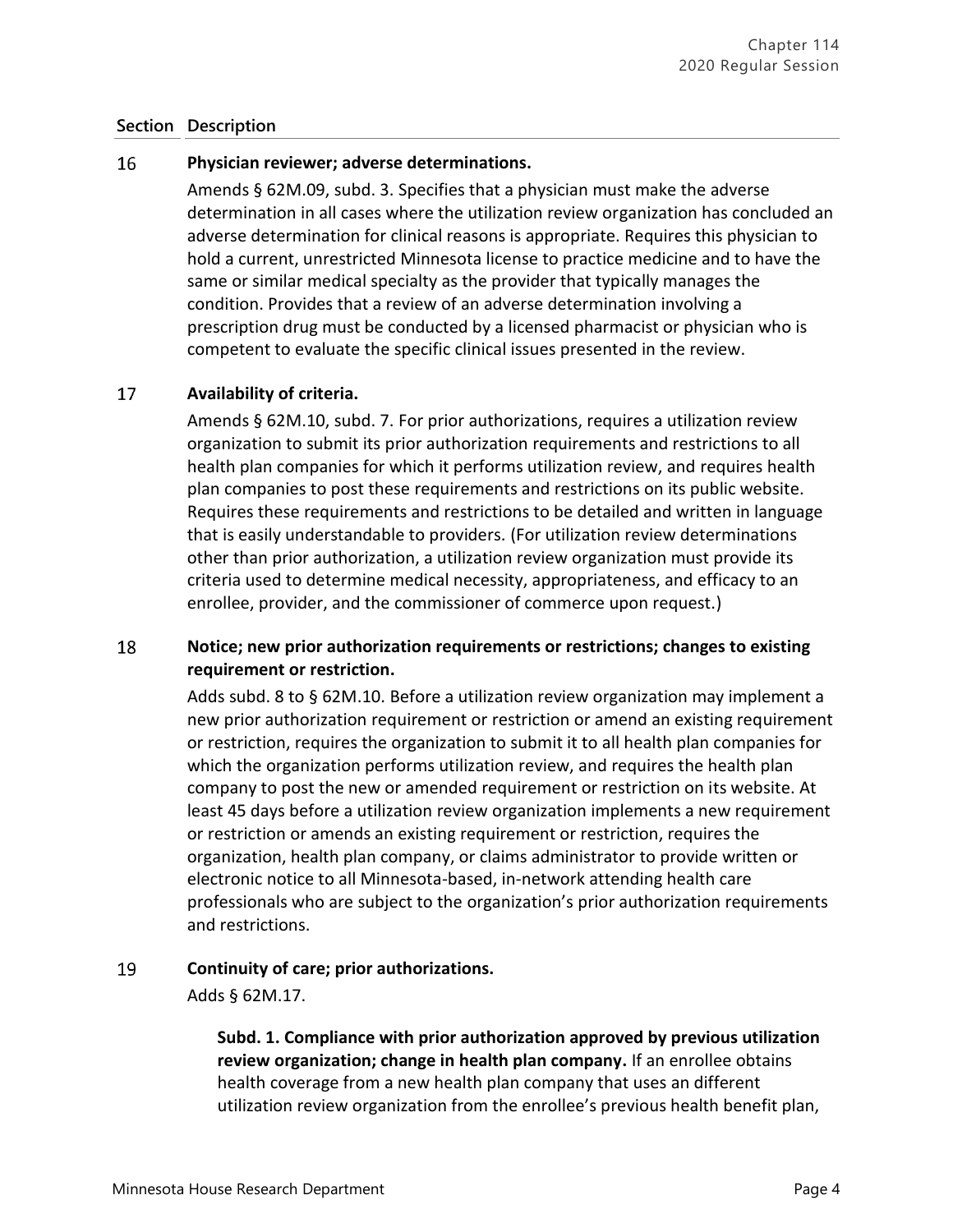requires the enrollee's new health plan company to comply with prior authorizations issued for the enrollee's previous health benefit plan for at least the first 60 days the enrollee is covered under the new health benefit plan. To obtain this coverage, requires the enrollee or enrollee's attending health care professional to submit documentation to the enrollee's new health plan company.

**Subd. 2. Effect of change in prior authorization clinical criteria.** Paragraph (a) provides if a utilization review organization changes coverage terms for a health care service or clinical criteria used to conduct prior authorizations, prohibits the change in coverage terms or change in clinical criteria from applying until the next plan year, for any enrollee who received prior authorization for a service using the coverage terms or clinical criteria in effect before the effective date of the change.

Paragraphs (b), (c), and (d) establish exceptions to paragraph (a), and allow a change in coverage terms to apply during the plan year if: (1) coverage terms for a drug or device were changed because the drug or device was deemed unsafe, was withdrawn from the market, or was the subject of warning or recommended changes in use; (2) a utilization review organization changes coverage terms for a service or clinical criteria when an independent source of research, guidelines, or standards has recommended changes for reasons related to patient harm; or (3) a utilization review organization removes a brand name drug from its formulary or changes coverage of a drug so that an enrollee's costs are increased, as long as the organization meets the other conditions in that paragraph.

#### 20 **Annual posting on website; prior authorizations.**

Adds § 62M.18. By April 1 of each year beginning in 2022, requires a health plan company to post on its public website the following information for the immediately preceding calendar year, for each commercial product:

- the number of prior authorization requests for which an authorization was issued;
- the number of prior authorization requests for which an adverse determination was issued, sorted by health care service, by whether the determination was appealed, and by whether the determination was upheld or reversed on appeal;
- the number of prior authorization requests that were submitted electronically; and
- the reasons for prior authorization denial.